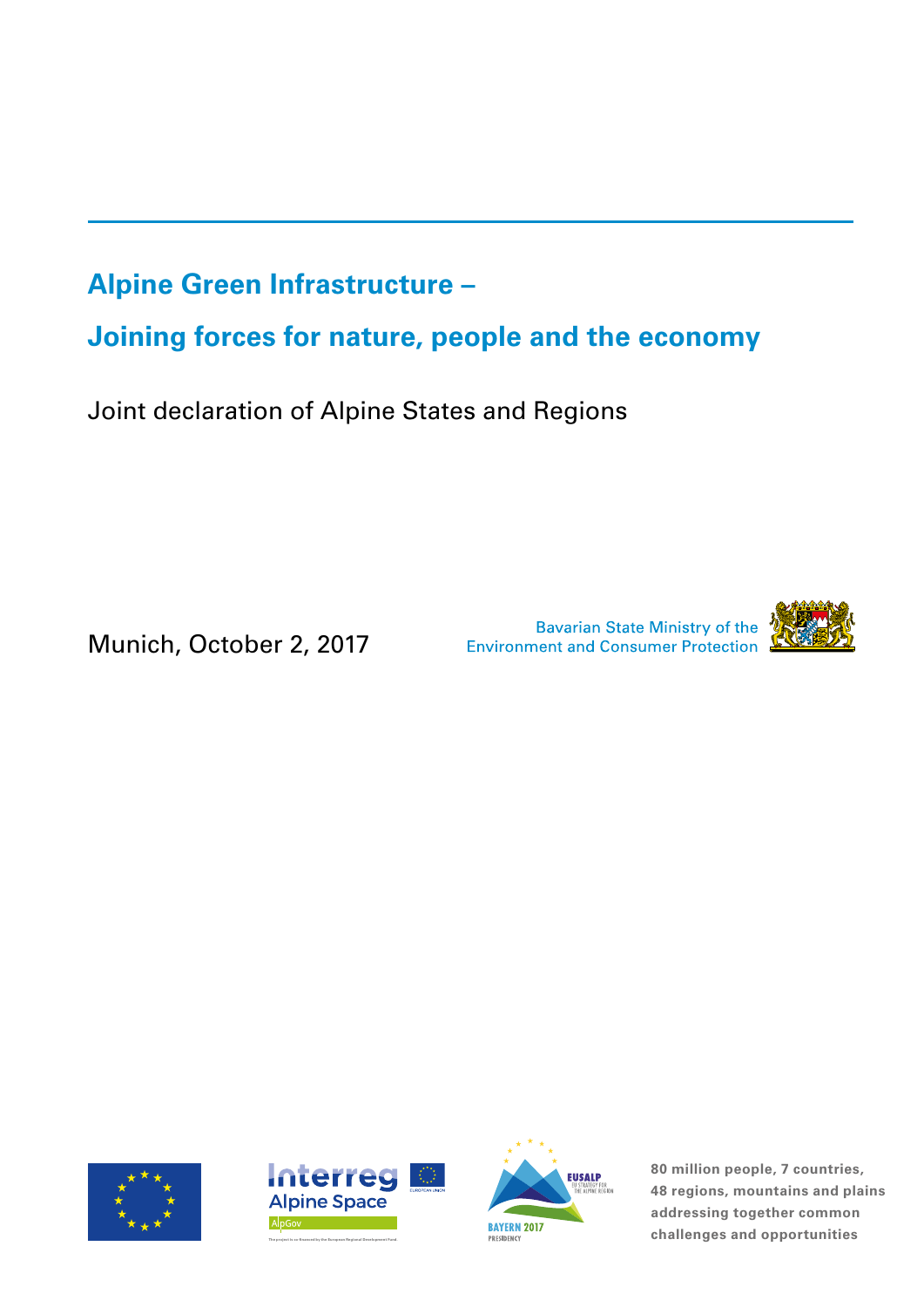## **The Alpine region**

The Alpine region is characterized by a wide range of natural, cultural and geographic features. Its richness and beauty are values of their own. They are assets for various ecosystem services, also thanks to a sustainable land use, and thus indispensable components of a green economy and a healthy environment. Current challenges like climate change, loss of biodiversity, depopulation and land abandonment, agglomeration and landscape fragmentation call for political leadership for sustainably leading the Alpine region into the future – for the benefits of nature, people and the economy.

A strategically planned and coherently managed network of Green Infrastructure aims at securing the continuous provision of these benefits offered in rural and urban settings for present and future generations. In close collaboration with involved stakeholders and through improving cross-territorial coordination such a network intends to valorize existing Green Infrastructure elements and support the further deployment or restoration of high quality environmental spaces to jointly close strategic gaps in the setting up of the Alpine Green Infrastructure network.

We, the representatives of the states and regions in the territory of the EU Strategy for the Alpine Region (EUSALP),

#### **having regard to**

- **•** the European Parliament resolution on cohesion policy in mountainous regions of the EU, outlining that the entirety of the EU depends on the ecosystem services being provided by the European Mountainous Regions<sup>1</sup>;
- $\bullet~$  the targets of the EU Biodiversity Strategy <sup>2</sup> stressing that, "by 2020, ecosystems and their services are maintained and enhanced by establishing Green Infrastructure and restoring at least 15 % of degraded ecosystems";
- **•** the EU Strategy for Green Infrastructure 3 which aims at promoting the development of Green Infrastructure across the EU for delivering economic, social and ecological benefits and contributing to sustainable growth;

<sup>1</sup> European Parliament resolution of 10 May 2016 on cohesion policy in mountainous regions of the EU

<sup>2</sup> Communication from the Commission to the European Parliament, the Council, the Economic and Social Committee and the Committee of the Regions titled "Our life insurance, our natural capital: an EU biodiversity strategy to 2020", COM(2011) 244 final, 2011

<sup>3</sup> Communication from the Commission to the European Parliament, the Council, the Economic and Social Committee and the Committee of the Regions titled "Green Infrastructure (GI) – Enhancing Europe's Natural Capital", SWD(2013) 155 final, 2013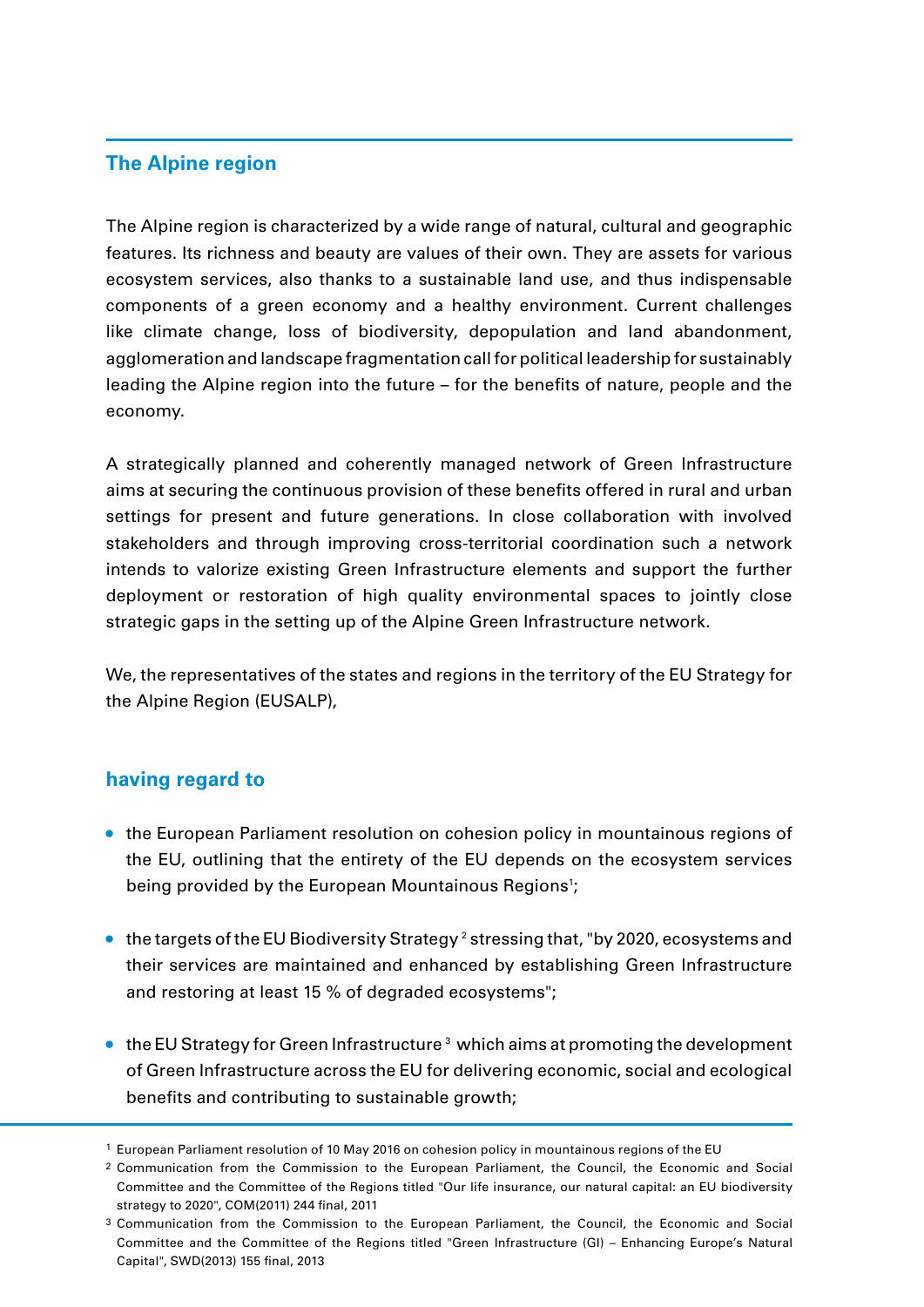- **•** the Alpine Convention and particularly its Protocols "Nature protection and landscape conservation"<sup>4</sup> calling for the creation of a national and cross-border network of protected areas, biotopes and other environmental assets; "Mountain Farming"<sup>5</sup> and "Mountain Forests"<sup>6</sup> emphasizing the importance of sustainable management of mountain pastures and forests by farmers and forest owners; and the recent Report on the State of the Alps "Greening the Economy in the Alpine region"  $^7$  calling for the consideration of ecosystems and biodiversity as an economic asset in the Alpine area;
- **•** the Action Plan for nature, people and the economy<sup>s</sup> calling for a strategic framework for further supporting the deployment of EU-level Green Infrastructure, with a view to contribute to the goals of the Nature Directives so as to enhance the delivery of essential ecosystem services throughout the EU territory and for exploring how nature-based solutions can contribute to building up a spatial and functional network of Green Infrastructure at European level with Natura 2000 at its core;
- **•** the Territorial Agenda of the European Union 2020 recognizing that ecological values, environmental quality and cultural assets are crucial to well-being, health and to economic prospects and that territorial integration and cooperation can create a critical mass for diminishing economic, social and ecological fragmentation<sup>9</sup>;
- the Joint declaration of the General Assembly of the EUSALP of February 13, 2017<sup>10</sup> calling, based on the EUSALP Action Plan, for "Establishing the Alpine region as a model region for the development of a European Network for Green Infrastructure (TEN-G)" and entrusting EUSALP actors to implement these focus topics to the best of their ability;

#### jointly declare:

<sup>4</sup> Protocol on the implementation of the Alpine Convention of 1991 relating to nature protection and landscape conservation – Protocol "Nature protection and landscape conservation", 1994

<sup>5</sup> Protocol on the implementation of the 1991 Alpine Convention in the field of mountain farming – Mountain Farming Protocol, 2016

<sup>6</sup> Protocol on the implementation of the Alpine Convention relating to mountain forests – "Mountain Forests" Protocol, 1996

<sup>7</sup> Report on the State of the Alps titled "Greening the Economy in the Alpine region", Alpine Signals – Special Edition 6, 2017

<sup>8</sup> Communication from the Commission to the European Parliament, the Council, the Economic and Social Committee and the Committee of the Regions titled "An Action Plan for nature, people and the economy", COM(2017) 198 final, 2017

<sup>9</sup> Territorial Agenda of the European Union 2020 - Towards an Inclusive, Smart and Sustainable Europe of Diverse Regions, 2011

<sup>10</sup> Joint declaration on the EU Strategy for the Alpine Region (EUSALP), February 13, 2017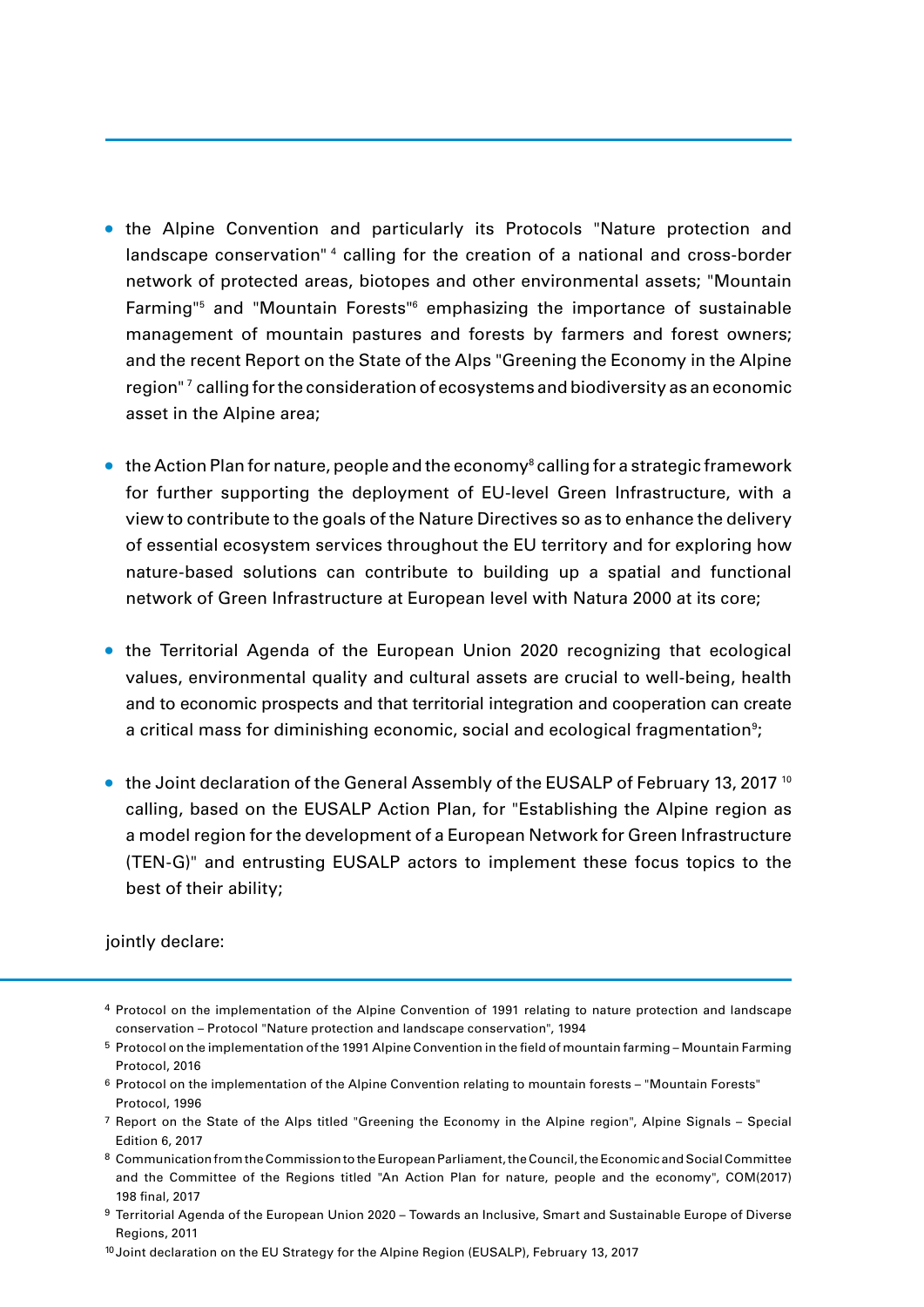### **Emphasizing the benefits of Green Infrastructure**

- We recognize that realizing an Alpine Green Infrastructure, as a strategically **1.** planned network of natural and semi-natural areas with other environmental features designed and managed to deliver a wide range of ecosystem services and being coordinated in a cross-border way, is an appropriate instrument to enhance synergies among various policy fields and therefore ensure sustainable and livable future development for the benefit of nature, people and the economy for present and future generations.
- We consider Green Infrastructure as important also in urban and metropolitan **2.** areas, in which around 75 % of the EU population lives, so as to interlink urban, peri-urban and rural areas and to provide appealing and healthy places to live and to work in.
- We shall therefore give Green Infrastructure greater awareness in European, **3.** national, regional and local policies; and highly welcome the EU Strategy on Green Infrastructure as well as the accompanying initiatives taken by the European Commission to support Green Infrastructure deployment throughout the EU.

# **Making the Alpine region a model region for Green Infrastructure**

- We consider the Alpine region with its unique features and the already elaborated **4.** comprehensive knowledge as an appropriate model region for further developing an Alpine Green Infrastructure, also with a view to mutually inspire implementation of Green Infrastructure in other mountain areas or by other EU macro-regional strategies in Europe.
- We welcome the initiative of the Alpine network of protected areas by including its **5.** core areas into an Alpine Green Infrastructure system; and particularly stress that this Alpine Green Infrastructure network shall also encompass non-protected areas in the whole EUSALP territory so as to ensure structural and functional landscape connectivity.
- We recognize a multidisciplinary and multi-stakeholders approach with an active **6.** and early involvement of stakeholders as crucial for the success of the initiatives developed in this framework, in order to sustainably ensure the continued provision of ecosystem services and at the same time fostering socio-economic benefits and encouraging sustainable land-use practices.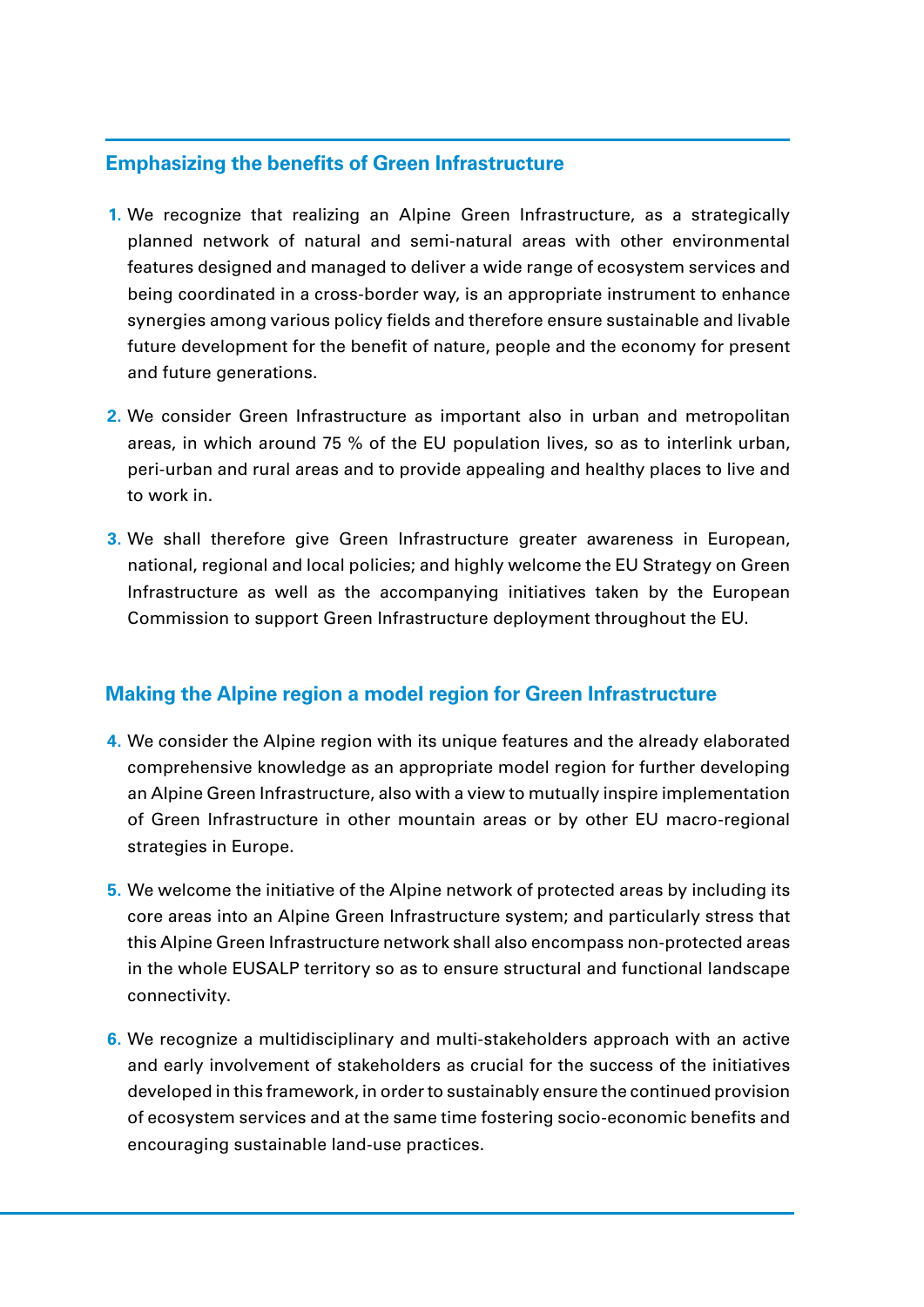#### **Providing appropriate governance and financing mechanisms**

- We commit to mobilize resources for the implementation of an Alpine Green **7.** Infrastructure to the best of our abilities and to acting as ambassadors for integrating Green Infrastructure into other sectors; we declare our willingness to intensify transnational and cross-territorial cooperation and to embed our national and regional Green Infrastructure policies into a coherent European Green Infrastructure network while explicitly including non-EU-member states.
- We will jointly act to strengthen the ability of regions and stakeholders to invest **8.** in capacity building and to create green jobs based on Green Infrastructure deployment.
- We expect with high interest the guidance, being under preparation by the European **9.** Commission, aimed at providing a strategic framework for further supporting the deployment of EU-level Green Infrastructure including the development of selection criteria for projects of European interest; and we call for an active involvement of regions in this initiative.
- **10.** We emphasize the necessity for making better use of existing funds especially through integrating different funding sources, fostering synergies of national and regional funds with funds under shared management of the EU and Member States as well as centrally managed EU funds; for simplifications in the application process; and for better mainstreaming Green Infrastructure requirements in the next EU Multiannual Financial Framework post 2020.
- 11. We call on the European Commission to further pursue the approach of developing a TEN-G instrument and to establish appropriate financing mechanisms, especially supporting cross-territorial and cross-sectoral implementation and governance.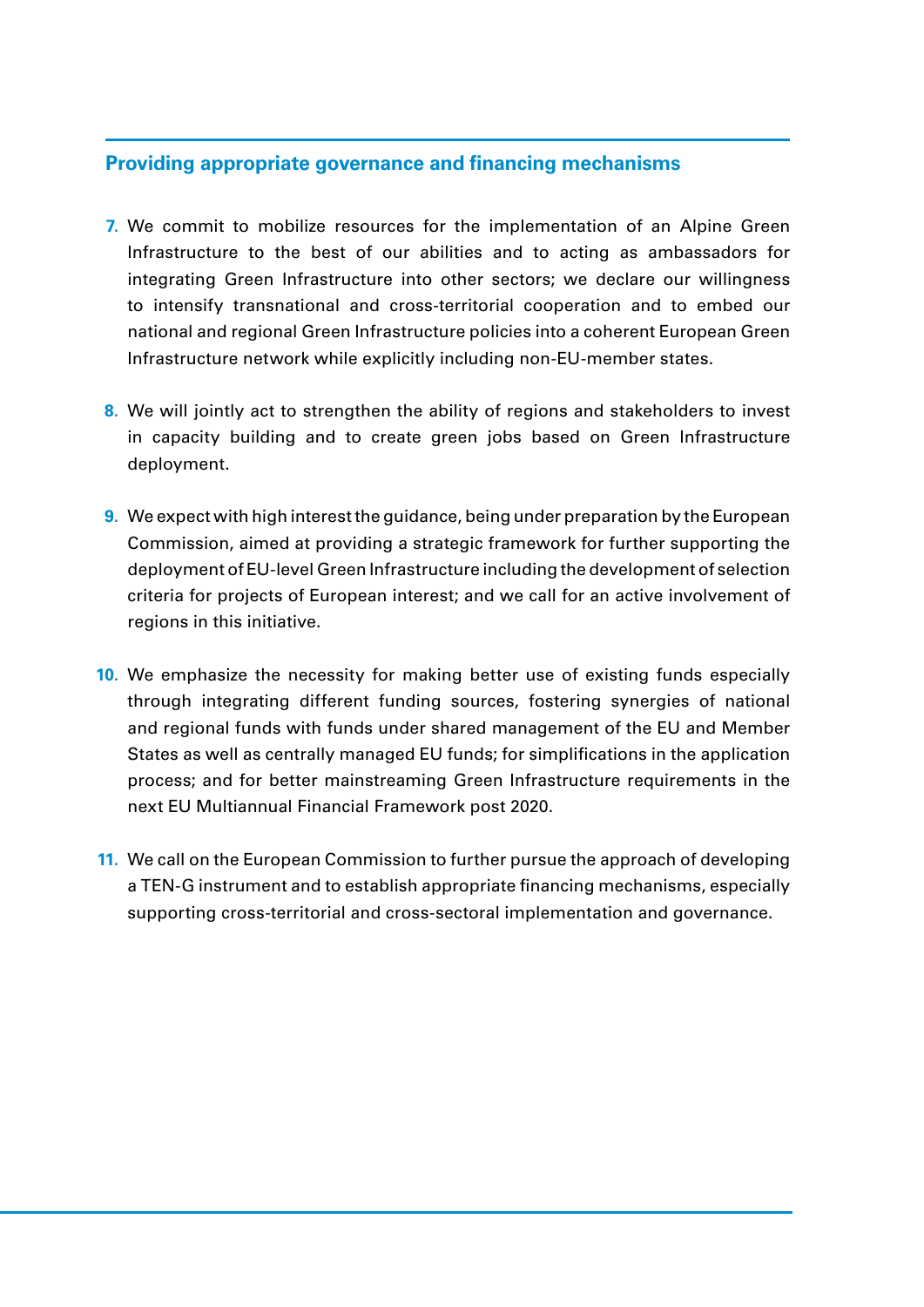# **Taking further action for implementing Alpine Green Infrastructure**

- **12.** We entrust EUSALP Action Group 7 with the task of supporting the positioning of the Alpine region as a candidate for a EU-level Green Infrastructure by
	- **•** identifying priority areas of trans-European importance as Alpine segments of an European Green Infrastructure network taking into account existing networks,
	- **•** developing criteria for selecting those priority areas and related EU relevant Alpine Green Infrastructure projects,
	- **•** setting up pilot cases of EU relevant Alpine Green Infrastructure projects to elaborate appropriate governance mechanisms for an improved transnational and cross-sectoral coordination, based on comparable experiences, such as the existing Trans-European Networks,
	- **•** initiating on a voluntary basis together with diverse sectors and stakeholders, including land owners, concrete implementation measures on the spot to close strategic gaps in the Alpine Green Infrastructure network, to explore appropriate funding schemes and to support inter-communal/regional cooperation,
	- **•** promoting dialogue with and, if appropriate, participation of relevant stakeholders, involving civil society, and building upon the knowledge gained e. g. by the Alpine Convention and its Working Groups and Platforms, such as the Platform Ecological Network and its Pilot Regions, the results of Green Infrastructure projects relevant for the Alpine region, as well as knowledge gained at EU level in supporting the implementation of the EU Biodiversity Strategy to 2020.
- **13.** We explicitly welcome the initiative of the Alpine cities and metropolitan areas to build up a network focusing on Green Infrastructure and encourage all EUSALP states and regions to support this network in its efforts to continue to strengthen the multi-level cooperation with EUSALP bodies; and we also encourage the Alpine cities network to develop and strengthen cooperation with other Green Infrastructure related to urban initiatives in Europe.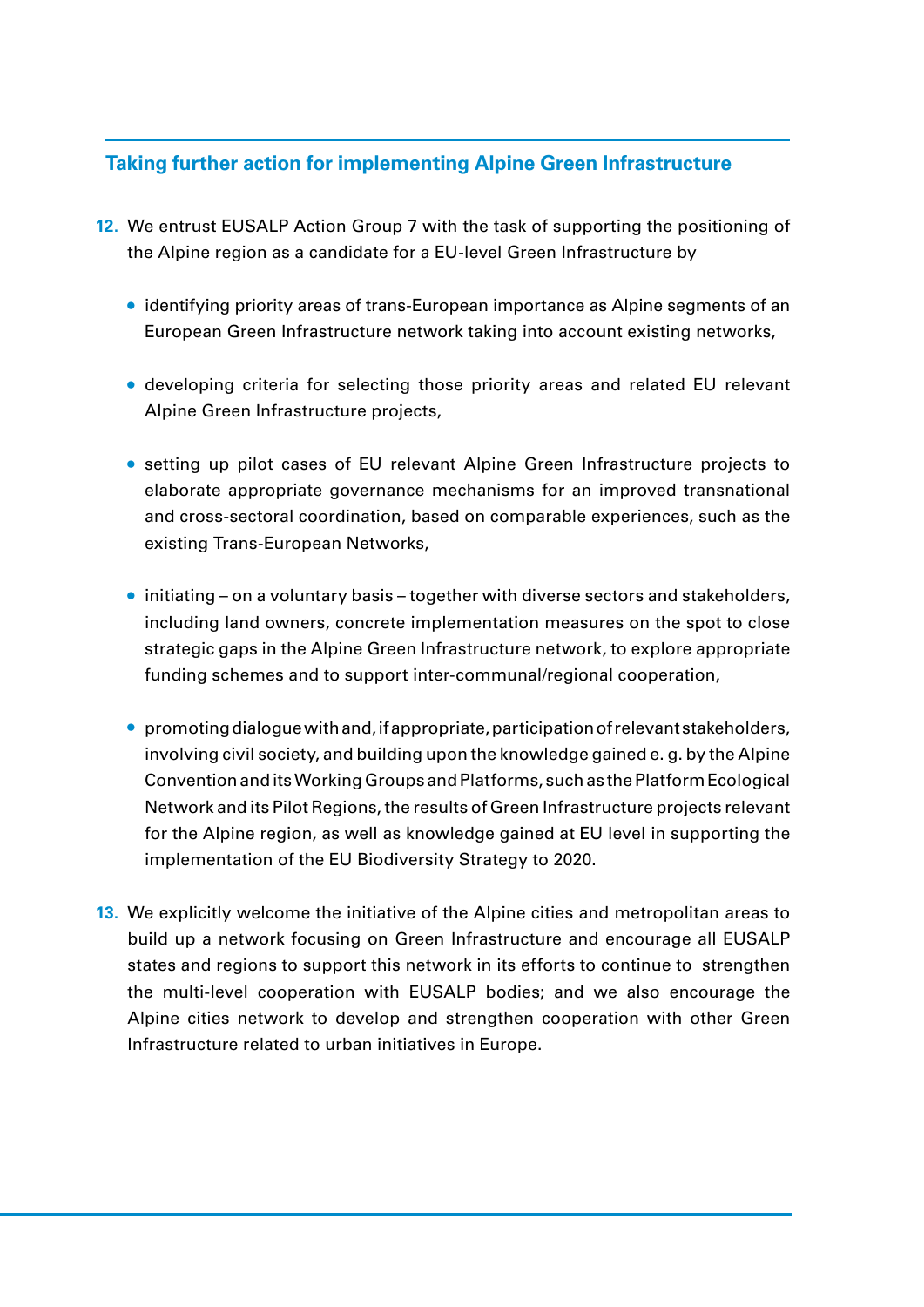14. We emphasize the importance of cooperation with other mountain ranges in Europe and invite EUSALP Action Group 7 to organize – in cooperation with Alpine states and regions, the European Commission, the Alpine cities and metropolitan areas network, the Alpine Network of Protected Areas as well as partners from all EU macro-regional strategies – further exchanges on European Green Infrastructure.

We ask the future EUSALP Presidencies to pursue efforts towards establishing an **15.** Alpine Green Infrastructure.



Done at Munich, October 2, 2017